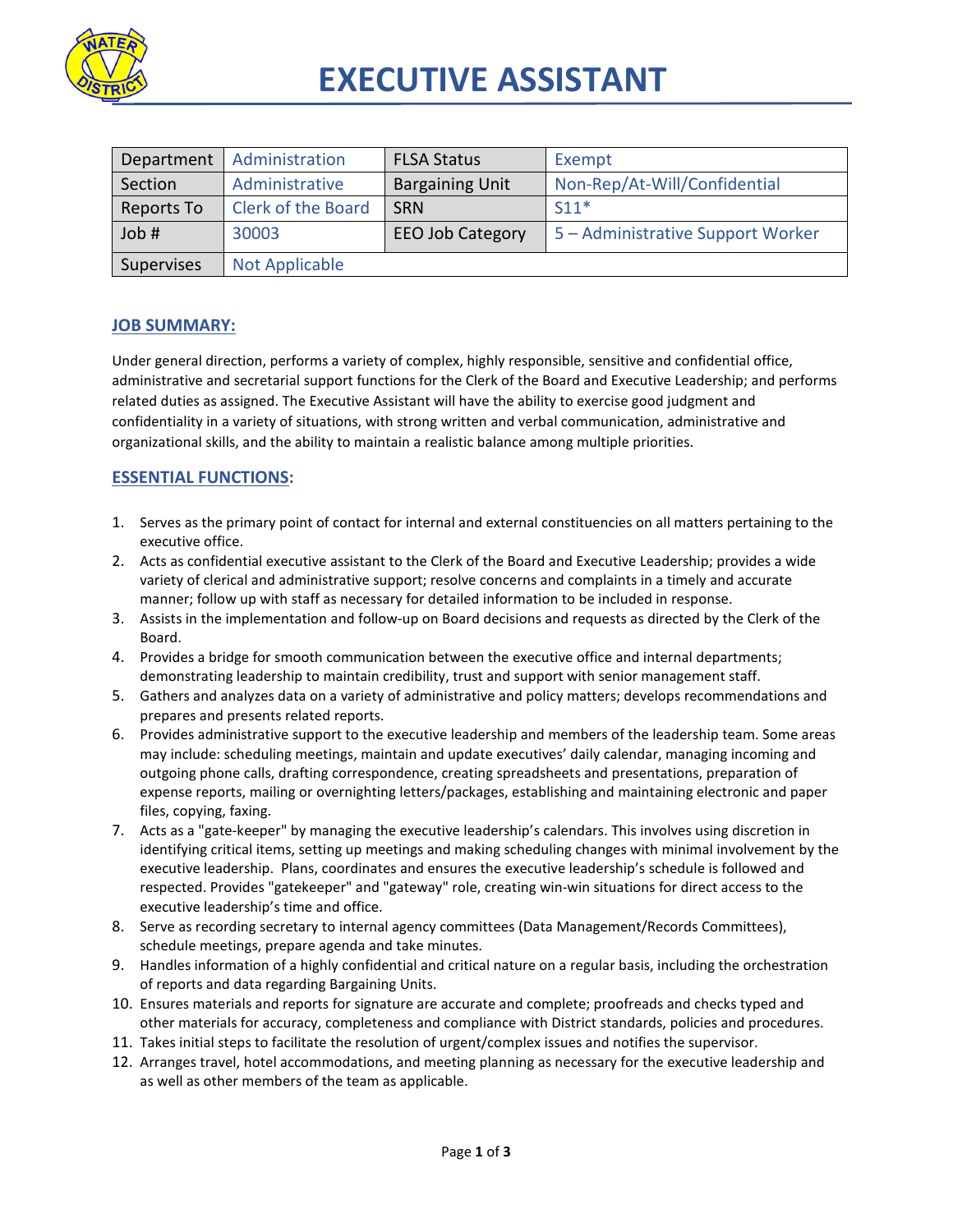

- 13. Foster positive relationships while interacting with staff and various levels of management from within and outside of the District to provide or gather information often of a sensitive and timely nature.
- 14. Build strong relationships within the District to ensure efficient and effective collaboration fostering an atmosphere of engagement, as well as with administrative assistants of other management team members to ensure a high performance, customer service-oriented work environment.
- 15. Interpret District policies, procedures, laws and regulations in response to inquiries and complaints; refer inquires as appropriate.

# **MINIMUM QUALIFICATIONS:**

- **Education:** Graduation from high school or G.E.D. equivalent is required. Additional college course work related to business administration and administrative duties is highly desirable. An advanced degree is preferred. Prior experience in local government preferred.
- **Experience:** Five to seven years of increasingly responsible advanced clerical and/or office administrative experience, at least two of which must have been at the executive level. Capacity supporting senior management is required.

#### **Knowledge of:**

- Office administrative and management practices and procedures.
- Principles and practices of sound business communication.
- Correct English usage, including spelling, grammar and punctuation.
- District organization, rules, policies and procedures, including travel/training and expense reporting.
- Basic functions of public agencies, including the role and responsibilities of a public governing board.
- Rules and regulations for the conduct of public meetings.
- The District's personnel rules, policies and labor contract provisions.
- Standard word processing, spreadsheet, graphics and other software packages.
- Budgeting, record keeping, filing and purchasing practices and procedures.
- MSOffice (Outlook, Word, Excel, and PowerPoint), Adobe Acrobat, Sharepoint, Executime and FileNet.

#### **Abilities:**

- Manage multiple and rapidly changing priorities to meet the needs and expectations of elected and appointed officials and executives.
- Ability to anticipate executive needs and collect or prepare information for executive review and action is required.
- Strong organizational skills that reflect ability to perform and prioritize multiple tasks seamlessly with excellent attention to detail.
- Maintain confidentiality and operate with poise and professionalism in a complex, high-profile, and rapidly changing environment.
- Interpret, apply, explain and reach sound decisions in accordance with laws, and CVWD regulations, rules and policies.
- Work cooperatively with other departments, District officials and outside agencies including city, county and state officials.